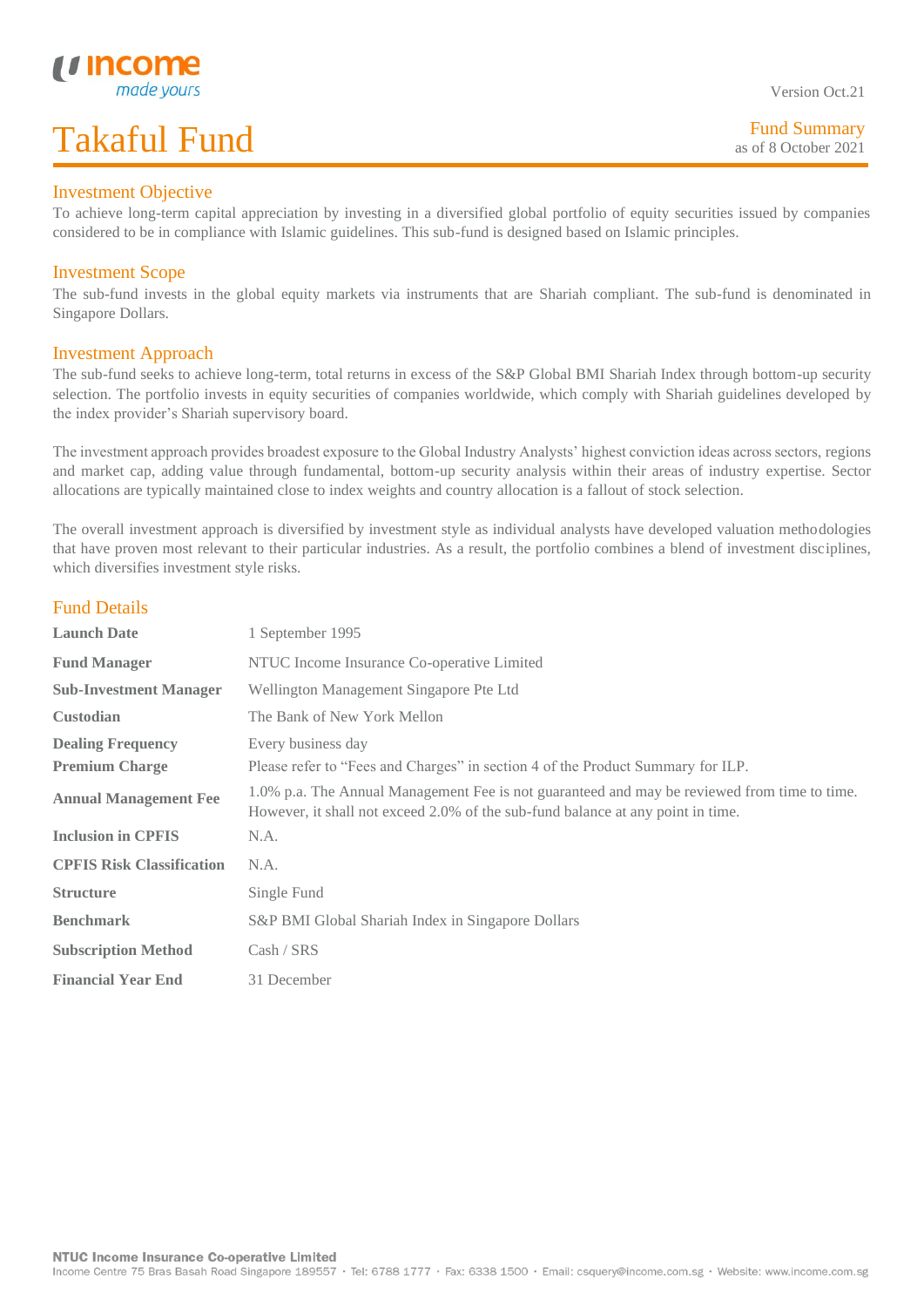L

## Past Performance (as of 30 June 2021)

|                     |      |      |       |       | 1-month 3-month 6-month 1-year 3-year 5-year 10-year inception |       |       | <b>Since</b> |
|---------------------|------|------|-------|-------|----------------------------------------------------------------|-------|-------|--------------|
| <b>Takaful Fund</b> | 4.76 | 8.04 | 12.56 |       | 29.48 17.39 17.10                                              |       | 13.17 | 4.30         |
| <b>Benchmark</b>    | 5.13 | 8.88 | 13.45 | 34.41 | 18.87                                                          | 18.23 | 13.55 | 5.64         |

Changes to benchmarks during the life of the sub-fund: Since 1 Jul 2010 to 16 Dec 2010 - 60% S&P Global BMI Shariah Index, 20% FTSE STI, 16% HSI,4% SET; Since Oct 2002 to Jun 2010 - 60% DJ Islamic Index, 20% FTSE STI, 16% HSI, 4% SET; Since Jun 2001 to Sep 2002 - 60% MSCI World, 20% FTSE STI, 16% HSI, 4% SET; Since Apr 1998 to May 2001 - 50% FTSE STI, 40% HSI, 10% SET; Since Apr 1997 to Mar 1998 - 50% FTSE STI, 50% KLCI; Since inception to Mar 1997 - 33.33% DBS 50, 33.33% KLCI, 33.33% Singapore 3-Month Deposit rate

The reason for the change in benchmark on 16 Dec 2010 was to better reflect the change in the investment scope. Prior to 16 Dec 2010, the sub-fund consisted of 60% invested in Hegira Global Equity Fund and 40% in other instruments in Singapore, Hong Kong and Thailand that were Shariah compliant. The new investment scope was changed to invest 100% into Shariah compliant global equity markets instruments.

The returns are calculated using bid-to-bid prices, in Singapore Dollar terms, with dividends and distributions reinvested. Source: Bloomberg and Factset, as of end June 2021.

^Returns above one year are annualised. Past performance is not indicative of future performance. Fees & charges payable through deduction of premium or cancellation of units are excluded from this calculation.

### Fund Manager

NTUC Income Insurance Co-operative Limited is the Investment Manager of the sub-fund. Wellington Management Singapore Pte Ltd is the Sub-Investment Manager of the sub-fund.

#### **NTUC Income Insurance Co-operative Limited (Income)**

Income was established in 1970 to make essential insurance accessible to all Singaporeans. Today, Income is the leading composite insurer in Singapore offering life, health and general insurance. Our wide network of financial advisers and partners provide valueadded financial advisory that complements today's digital-first landscape, offering insurance products and services that serve the protection, savings and investment needs of customers at different stages and across all segments of society.

As of 31 December 2020, Income had S\$45.91 billion in assets under management. Our financial strength and diversified investment portfolio are reflected by our strong credit ratings and predicated on our core investment philosophy of value, prudence and discipline.

#### **Wellington Management Singapore Pte Ltd (WMS)**

WMS is an affiliate of Wellington Management Company LLP (WMS, Wellington Management Company LLP and the other affiliates of Wellington Management Company LLP are collectively referred to as WMC). With US\$1.29 trillion in assets under management, WMC serves as an investment adviser to over 2,300 clients located in more than 60 countries, as of 31 December 2020. WMC's singular focus is investments — from global equities and fixed income to currencies and commodities. WMC describes themselves as a community of teams that create solutions designed to respond to specific client needs. WMC's most distinctive strength is their proprietary, independent research, which is shared across all areas of the organization and used only for managing clients' portfolios. Tracing its roots to the founding of Wellington Fund in 1928, the firm has offices in Boston, Massachusetts; Chicago, Illinois; Radnor, Pennsylvania; San Francisco, California; Toronto, Canada; Frankfurt; Hong Kong; London; Milan; Shanghai; Singapore; Sydney; Tokyo; Luxembourg and Zurich.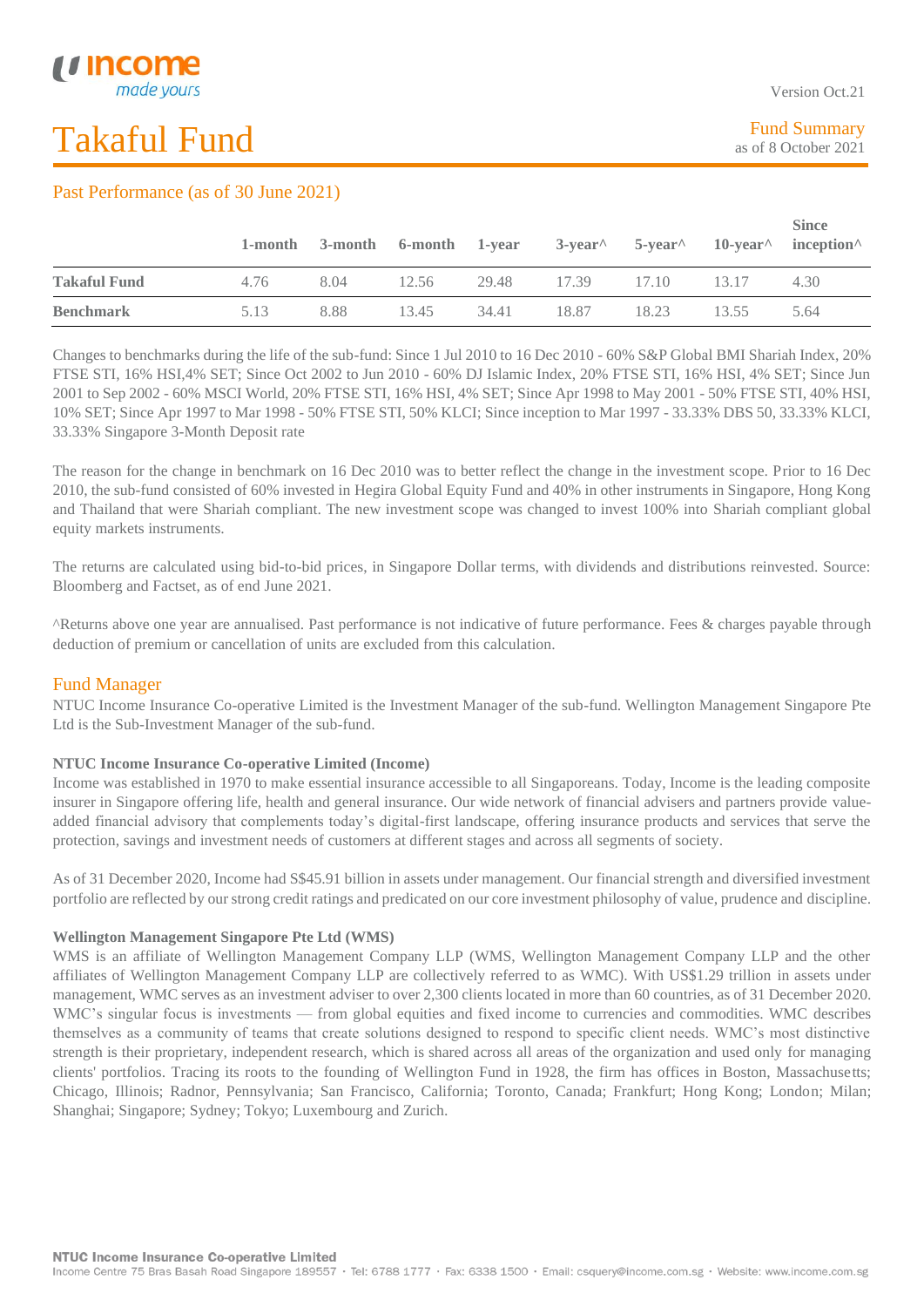# Risks

L

### **Key Risks**

Income's ILP sub-funds are intended for long-term investment, it is not suited for any short-term speculation. You should not expect to obtain any short-term gains from investing in Income's ILP sub-funds. It is important that your investment suit your risk appetite. You may wish to consult your financial adviser before investing in any ILP sub-fund.

The securities and instruments in which the sub-fund may invest are subject to market fluctuations and other risks inherent in such investments and there can be no assurance that any appreciation in value will occur.

You should be aware that past performance is not indicative of future performance. The value of the units may rise or fall as the performance of the sub-fund changes.

The risk factors may cause you to lose some or all of your investments. A description of the major risks is provided below. This is not an exhaustive list of risks.

#### **Market and Credit Risks**

You are exposed to market risks. Prices of the securities held by the sub-fund may go up or down, sometimes rapidly or unpredictably. Securities may decline in value due to factors affecting securities markets generally or particular industries.

You are exposed to currency risks. Changes in exchange rates between currencies or the conversion from one currency to another may cause the value of a sub-fund's investments to diminish or increase. Currency exchange rates may fluctuate significantly over short periods of time.

You have greater exposure to market risks as this is an equity fund. Historically, equities have greater volatility than bonds and other fixed income securities. The sub-fund's valuation and the price at which you can exit may correspondingly fluctuate more strongly on a day-to-day basis compared to sub-funds investing in bonds and other fixed income securities.

#### **Liquidity Risks**

You are exposed to liquidity risks. There is no secondary market for the sub-fund. All redemption requests should be made to the Manager.

#### **Product-Specific Risks**

You are exposed to derivatives risks. The sub-fund may invest in derivatives instruments including futures, options, forwards, swaps or credit derivatives for purposes of hedging and/or efficient portfolio management. Derivatives involve risks different from, and, in some cases, greater than, the risks presented by more traditional securities investments. The usage of derivatives may negatively impact the value of the sub-fund.

The global exposure of the sub-fund to financial derivatives or embedded financial derivatives will be calculated using the commitment approach and in accordance with provisions of the Code on Collective Investment Schemes. The Manager will ensure that the risk management and compliance procedures are adequate and have been or will be implemented and that it has the necessary expertise to manage the risks relating to the use of financial derivatives.

You are exposed to risks arising from Shariah investment guidelines. The sub-fund may perform less well than other funds with comparable investment objectives that do not seek to adhere to Islamic investment criteria. This may include disadvantageous divestments at the instruction of the Shariah adviser. It is intended that the Shariah investment guidelines will be observed at all times, but no assurance can be given as there may be occasions when the sub-fund investments do not fully comply with such criteria for factors outside the control of the Manager.

Version Oct.21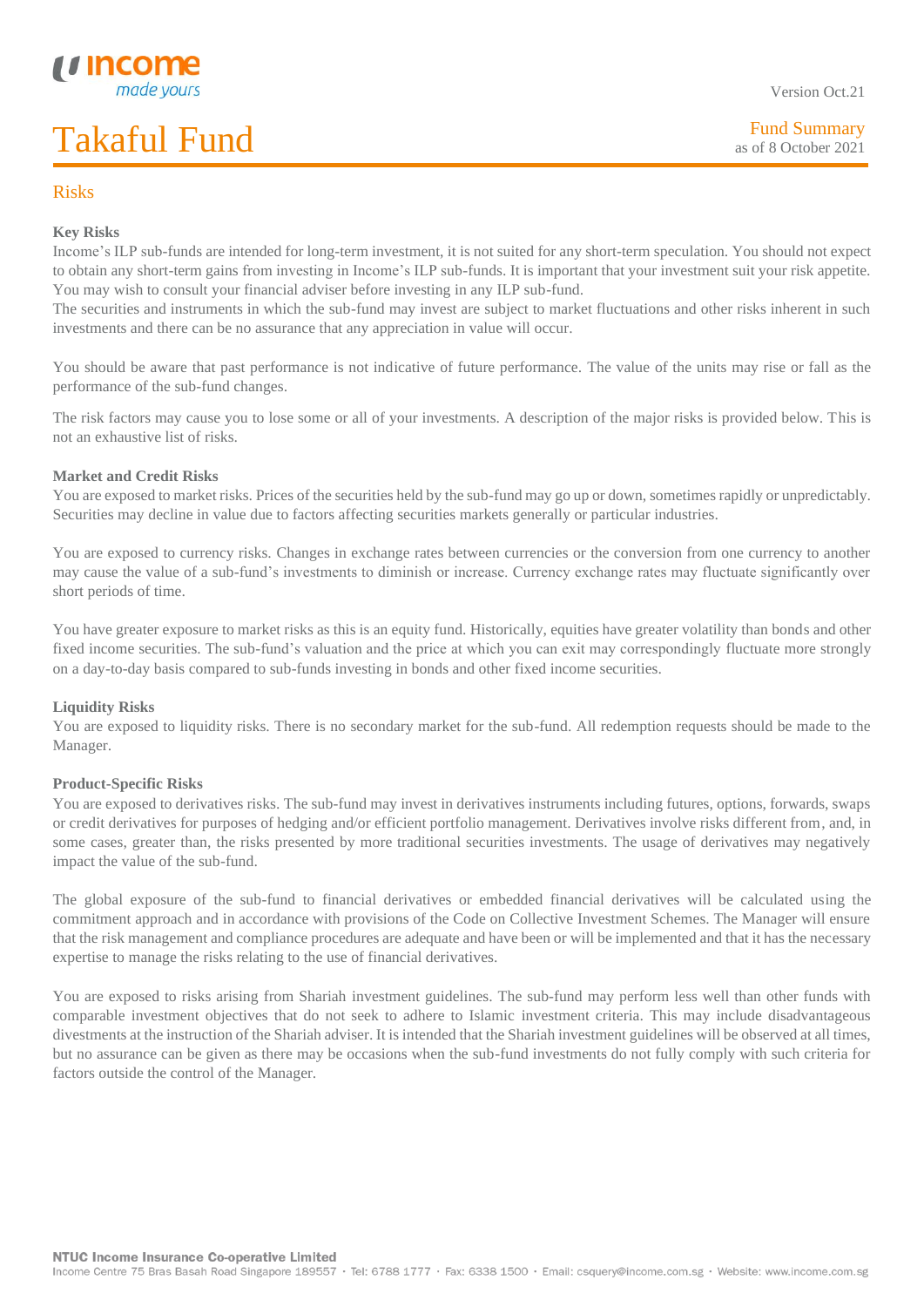### L Expense and Turnover Ratio

|                        | <b>Expense Ratio</b> | <b>Turnover Ratio</b> |
|------------------------|----------------------|-----------------------|
| As of 31 December 2020 | 1.21%                | 38.26%                |
| As of 31 December 2019 | $1.26\%$             | 30.91%                |

Expense ratio does not include (where applicable) charges for insurance coverage, brokerage and other transaction costs, performance fee, foreign exchange gains or losses, front or back end loads arising from the purchase or sale of collective investment schemes and tax deducted at source or arising out of income received.

# Soft Dollar Commission or Arrangement

The Manager and Sub-Investment Manager do not retain for its own account cash or commission rebates arising out of transactions executed in or outside Singapore. The Manager and Sub-Investment Manager also do not receive soft dollars for the sub-fund.

# Conflicts of Interest

#### **Income**

As the Manager of various Income ILP sub-funds and insurance funds, we may from time to time have to deal with competing or conflicting interests between these sub-funds/insurance funds. However, we will use all reasonable endeavours to act fairly and in the best interest of the sub-fund. We will conduct all transactions with or for the sub-fund on an arm's length basis. The Manager has in place policies and procedures to monitor and mitigate conflicts of interests which may arise in the management of these sub-funds. We believe that these policies and procedures are reasonably designed to ensure that portfolio management decisions are made in the best interest of the sub-fund and each sub-fund is treated fairly, regardless of the existence of any conflict.

#### **Wellington**

The Sub-Investment Manager manages conflict of interests in the management of the fund through their policies and procedures.

# Other Parties

The auditor of this sub-fund is KPMG LLP. Please note that financial results ending 31 December of each year will be audited.

# Material Information

There is no material information that will adversely impact the valuation of the sub-fund.

### Reports

If you wish to track the performance of the sub-funds you have invested in, you can refer to the Semi Annual Fund Report and the Annual Fund Report for our ILP sub-funds.

The financial year-end of Income's ILP sub-funds is 31 December of each year. You can find the semi-annual financial statements in the Semi Annual Fund report, and the annual audited financial statements in the ILP Financial Statements. The Semi Annual Fund Report will be available by the end of August of each year, and the Annual Fund Report and annual audited financial statements by the end of March of the following year respectively.

The Semi Annual Fund Report and Annual Fund Report are available on Income's website at www.income.com.sg/fund/coopprices.asp, and the annual audited financial statements are available at www.income.com.sg/aboutus/reports-publications. Alternatively, you can also approach our insurance advisers, contact us at 6788 1122 / 6788 1777, or email csquery@income.com.sg to request for a copy of the reports.